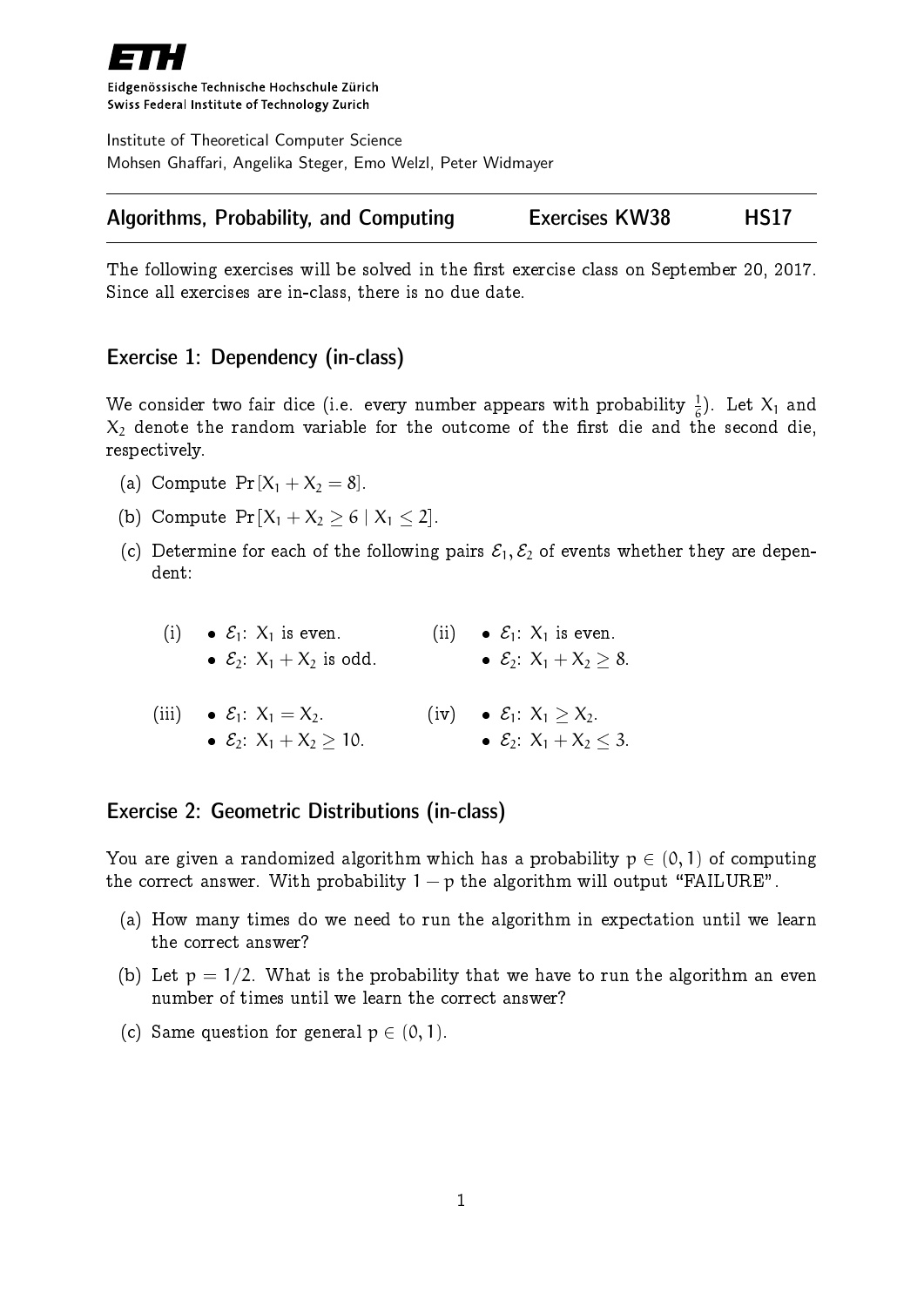### Exercise 3: Expected running time (in-class)

Let  $A$  be a randomized algorithm and let  $X$  be the random variable for the running time of A. (We assume for this exercise that X is independent of the input.) The following table gives the probability distribution for X.



- (a) Compute  $E[X]$ ,  $E[X^2]$ , and  $E[X]^2$ .
- (b) We run A twice in a row and write  $X_1, X_2$  for the running time of the first and second call to A, respectively.
	- (i) What is the expected overall running time?
	- (ii) Compute  $E[X_1 \t X_2]$ .
	- (iii) Compute the probability that the overall running time is at most 4.
- (c) Let B be an algorithm which repeatedly calls A as a subroutine. Suppose that the number of subroutine calls is described by a random variable N.

Prove or disprove: The expected overall running time equals  $E[X] \cdot E[N]$ .

#### Exercise 4: Random Walks (in-class)

An apple is located at vertex A of a pentagon ABCDE, and a worm is located at C. Every day the worm crawls with equal probability to one of the two adjacent vertices. When it reaches vertex A, it stops to dine.

- (a) What is the expected number of days until dinner?
- (b) What does Markov's Inequality say about the probability that the number of days is 100 or more?

#### Exercise 5: Independence of Three Events (in-class)

Give an example of a probability space with three events  $A, B, C$  such that both of the following hold:

- The events are pairwise independent.
- $\bullet$  The events are *not* mutually independent.